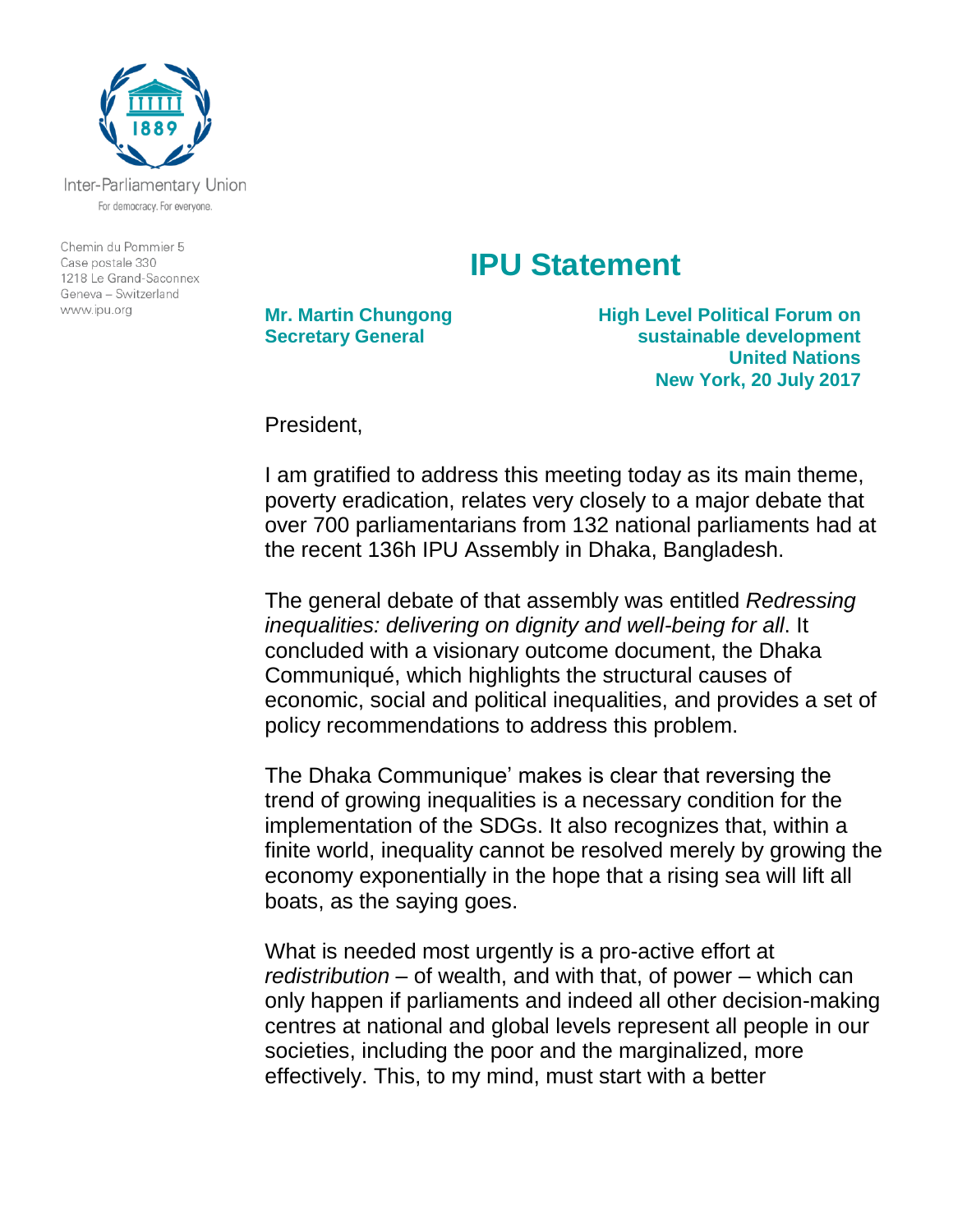representation of women at all levels and in all sectors, from the political system to the economy as a whole.

The Dhaka Communiqué's real sub-text is that poverty and attendant inequalities are not an economic problem, strictly speaking: they are a *political* problem requiring a political solution. To build the political will we need to bridge the gap between commitments of principle and action, we need to democratize the power structure.

Mr. President,

Let me report now on a number of initiatives IPU has undertaken to mobilize parliaments behind the SDGs, as well as on some of the lessons learned. The short of it is that while we are advancing, the road is long and steeply uphill.

As I announced last year, each spring session of the IPU Committee on UN Affairs is designed to prepare parliamentarians for the HLPF, assessing the effectiveness of parliamentary action and sharing experiences that can be replicated elsewhere. The Committee session that took place in April highlighted the importance of putting all policy proposals that governments submit to parliaments to the test of the SDGs, checking how each draft law, including the budget bill, fits into the national plan for the SDGs.

From the UN Committee session and many regional workshops for parliamentarians IPU organized over the last 12 months, I can say with confidence that the SDGs have begun to register with parliaments almost everywhere, though generally less in the parliaments of developed countries. Some parliaments have constituted a committee or a caucus to help integrate the SDGs as an interlinked framework that cannot be dealt with in silos. Other parliaments have chosen to assign clusters of SDGs to each portfolio committee. A few parliaments have adopted a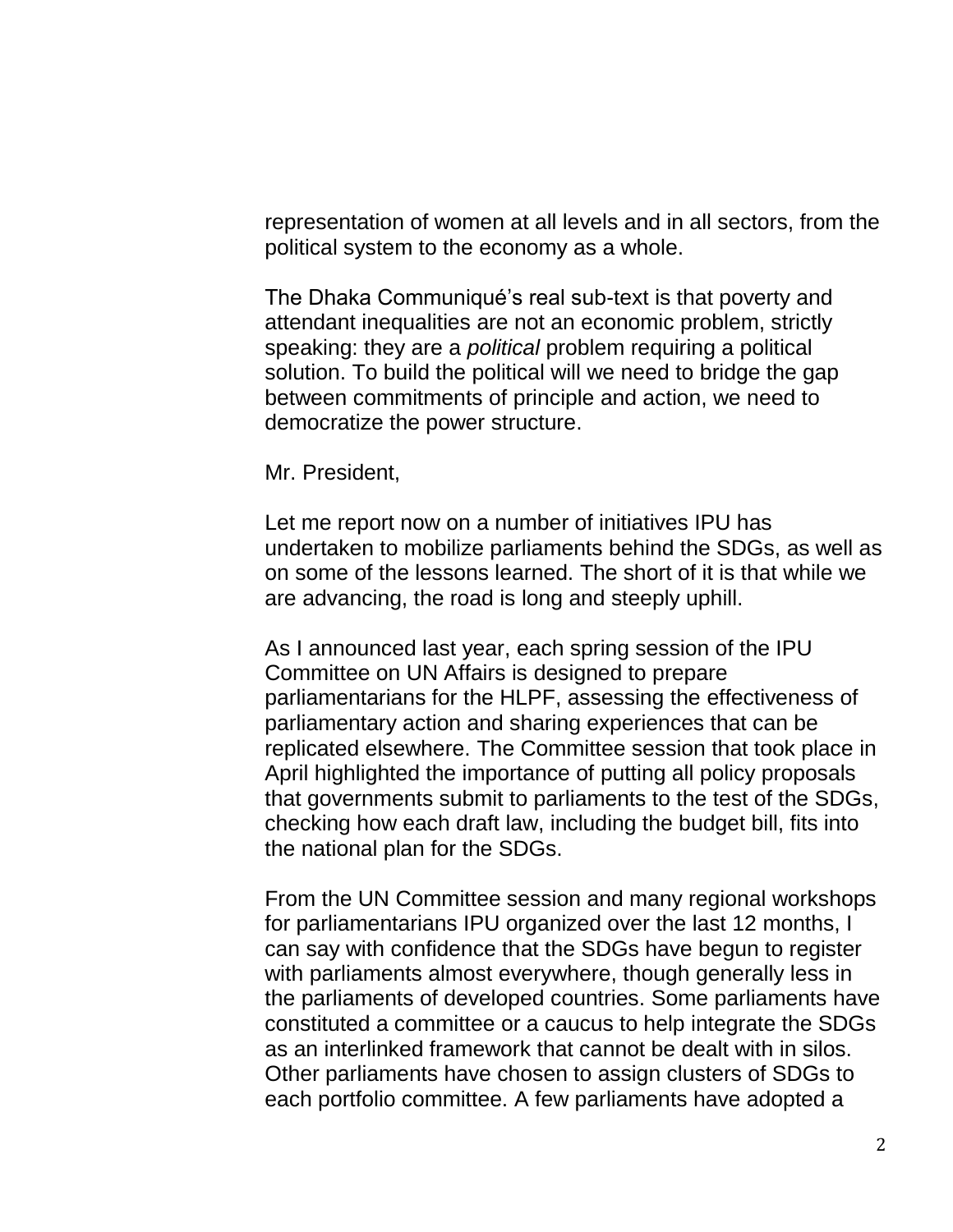motion formally calling on the government to draw up a national plan for the SDGs and to submit a regular progress report.

Going forward, we will need more information about the *results* of this deeper knowledge of the SDGs and of growing efforts to institutionalize the SDGs in parliament.

As part of our efforts to strengthen accountability for the SDGs, early this year we sent a questionnaire to the forty-four parliaments of the countries volunteering a national report to this session. The questionnaire was designed to alert parliaments to the upcoming review process and to report back on their engagement in the national reviews. Only nine parliaments were consulted as the national report was being prepared, and only three of them had an opportunity to review the report before it was submitted to the HLPF.

These numbers indicate there is still a long way to go for the practice of engaging parliaments in the global review of the SDGs. Our goal is 100% compliance: each national review should be conducted in close consultation with the parliament and the conclusions of the HLPF review debated in each parliament afterwards.

On a more positive note, I am happy to report that, partly through our efforts, 34 parliaments are represented in this HLPF session with some 80 members in attendance. Here again, we are far from the ideal where each national delegation comes with one or two members of parliament, if not more. Still, since the numbers have doubled in just one year, we can certainly speak of progress.

Last but not least, a positive picture is emerging from the parliamentary response to climate change. A study IPU was part of, published in May, shows that there are now 1,200 climate change or climate change-related laws worldwide. On the other